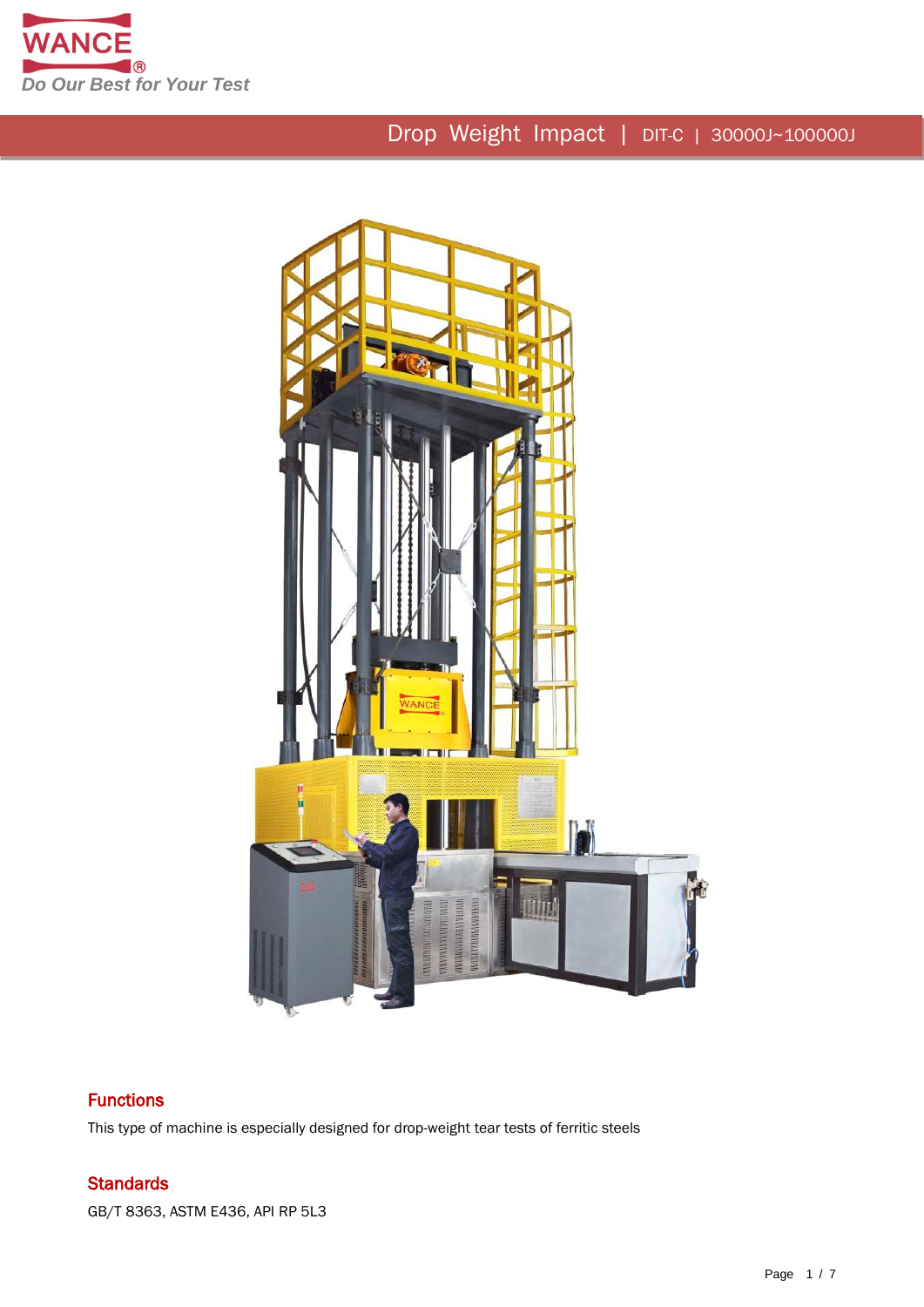## **Features**

I

1. SIMENS PLC controls and touch screen provide high reliability and versatility.

- 2. Automatic specimen feeding and automatic positing
- 3. Frame structure is made of solid steel plate with high stability under impact
- 4. Striker is made of high strength steel plate with high impact resistance
- 5. Use chain to lift striker with high precision in height
- 6. Self-lock design for striker clamping
- 7. Full-closed safety shield
- 8. Special design tools for support change

### **Description**

This machine is constructed by main frame, striker, striker lifting system, striker release/clamp device, specimen feeding system, damping device, specimen collecting device, guard screen, and control system.

### Main frame

The bottom plate is made of solid steel plate, mass is up to 2100kg. Anvil is located onto the center of the bottom plate. Impact force onto the frame will rapidly transmit to the ground. As the impact force applies to the center of the main frame which is at the center of the foundation, foundation area is not so big (3mx3m), after long use, foundation will not decline by vibration, and horizontal level of the main frame will not change too.

The main frame is supported by four columns. Each column is divided by upper and lower part. The lower part of the columns is cone-shape cast iron; the upper part is high strength steel pipe. Cone-shape of lower part has higher anti-decline ability than cylinder-shape. Cast iron has stronger vibration resistance and isolation, the vibration caused by impact force will not transmit to the top plate, therefore, the main frame has not apparent vibration for each impact test.

### **Striker**

Striker consists of a few parts, which are made of separately machined steel plate. It features high impact resistance ability. Junction between each part is fixed by pin, jointed by high strength screw bolt. Tup is made of alloy steel with good impact resistance, little abrasion, long service life, and simple to change. The weights are separate, easy to change. Connection between weights is alignment pin with reliability.

### **Striker lifting system**

Imported servo motor is used for the lifting system, with small size, light weight, high efficiency, low noise, and high stability. Compared with common motor, servo motor is better in accuracy, response characteristic, over-load resistance, speed change performance, and torque characteristic. Use chain to lift striker with smaller elasticity and higher accuracy than wire rope. Chain has higher strength, higher abrasion resistance and safer than wire rope. The lifting motor is located at the bottom of the frame, easy to mount and maintain.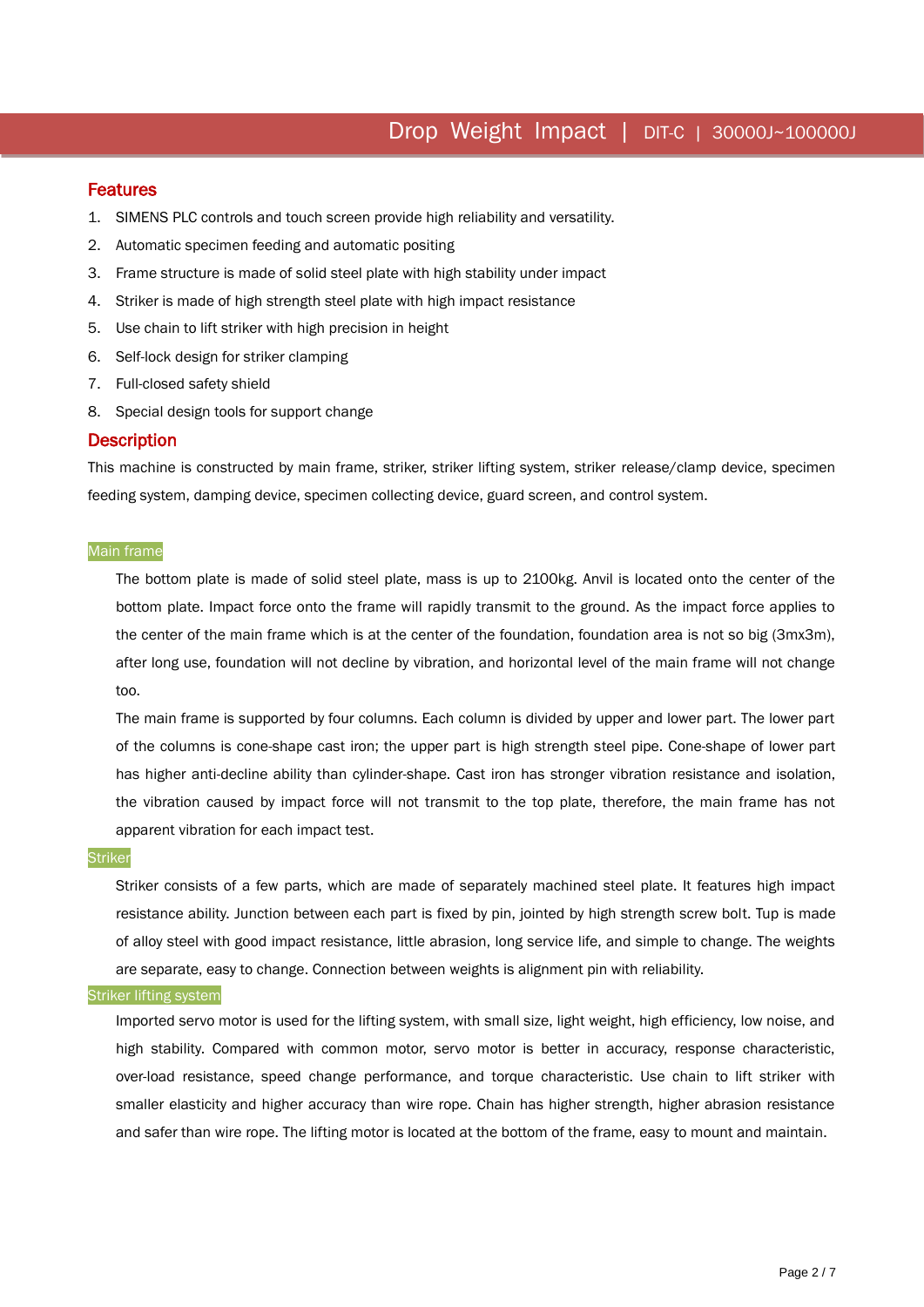### Striker release/clamp device

It is specially design and will automatically lock after clamping the striker. This device won't open caused by gravity even when the power is off. It is equipped with approach switch to detect the position. If striker is not clamped, crosshead won't move. It uses AC electromagnet for release of striker, no need of air supply, easy to mount and operate.

### Specimen feeding device

Use motor to feed specimen within 5 seconds, fast, reliable and easy to operate. The frame is one body machined, without welding, with high strength. The frame tightly fits to the support, reducing the force on motor and extending the life of motor.

#### Damping device

As the test standard requires only one drop can tear the specimen, there is big residual energy after impact. Sometimes, the residual energy may reach several thousand or even more than ten thousand joules. Under low temperature impact test, the residual energy may be much higher. In this case a damping device is necessary and it will affect the service life of the impact machine. We specially design one kind of hydraulic damping device. Its structure especially the damping hole is strictly calculated and proofed after plenty of tests. Single damper can absorb up to ten thousand joules. The whole process is very stable, minimizing the impact to the machine. Both dampers have the same performance, extending the service life of the equipment.

#### Specimen collecting device

This device uses motor to drive rubber belt for sample collection after impact test. There I protection shield around the belt. After finishing test, broken specimen will drop onto the belt. After finishing each test, the collection device will run automatically and bring the specimen out, which improves the work efficiency and safety of operators.

### Guard screen

There are full closed guard screen around the main frame to prevent broken specimen from splitting, also prevent operators from entry to the frame inside. Guard screen has door limit switch. When the door is open, the machine will lock automatically. Therefore it will avoid wrong operation and guarantee the safety of operator.

#### Control system

Control system in this machine provides automatic operations for striker lifting, zero positioning, specimen auto-feeding, impact, and striker clamping, which greatly reduces labor intensity and improves working efficiency and operating safety. Simens PLC programmable controller is used for the whole control system, touch screen is used for terminal operating interface, rotary encoder is used for sampling and controlling the height. PLC features high stability and reliability and strong anti-interference ability, avoiding any fault operation and improving safety of operators. Meanwhile this control system has alarm functions for such errors: specimen is not in the right position, striker is not locked, and guard screen is wrong, striker is not lifted to the correct position.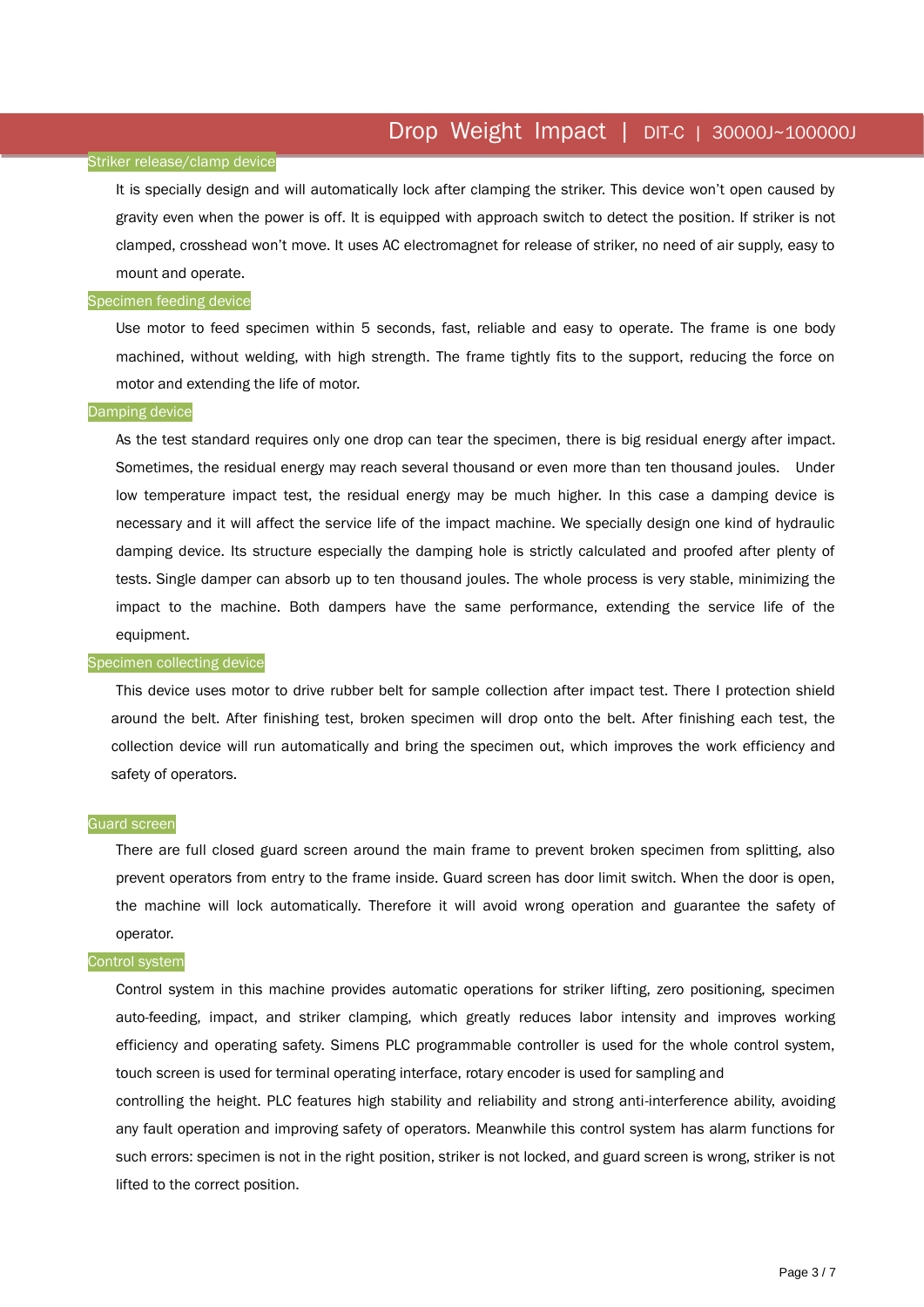## **Parameters**

| <b>Model</b>                                                                | <b>DIT304</b>                                     | <b>DIT504</b>                            | <b>DIT804</b> | <b>DIT105</b> |
|-----------------------------------------------------------------------------|---------------------------------------------------|------------------------------------------|---------------|---------------|
| <b>Type</b>                                                                 | $\mathsf{C}$                                      |                                          |               |               |
| Maximum energy (J)                                                          | 30000                                             | 50000                                    | 80000         | 100000        |
| Minimum energy(J)                                                           | 8000                                              | 15000                                    | 20000         | 20000         |
| Tup mass (kg)                                                               | 630                                               | 1180                                     | 1620          | 1620          |
| Tup mass accuracy                                                           | ±1%                                               |                                          |               |               |
| <b>Weight mass</b>                                                          | 390                                               | 780                                      | 780           | 1020          |
| Weight mass accuracy                                                        | ±0.5%                                             |                                          |               |               |
| Total weight of tup                                                         | 1020                                              | 1960                                     | 2400          | 3000          |
| Drop height(mm)                                                             | 1275~3000                                         | 1275~2600                                | 1275~3400     | 1275~3400     |
| Velocity of drop (m/s)                                                      | $5 - 7.67$                                        | $5 - 7.14$                               | $5 - 8.16$    | $5 - 8.16$    |
| <b>Height resolution</b>                                                    | 0.1                                               |                                          |               |               |
| Height accuracy(mm)                                                         | $\leq \pm 10$                                     |                                          |               |               |
| Hardness of tup nose                                                        | HRC58~62                                          |                                          |               |               |
| Radius of tup nose(mm)                                                      | $R25\pm0.1$                                       |                                          |               |               |
| Hardness of support anvil                                                   | HRC58~62                                          |                                          |               |               |
| Alignment accuracy of center of tup nose,<br>specimen and anvil center (mm) | $\leq \pm 1.5$                                    |                                          |               |               |
| Support anvil span (mm)                                                     | $254 \pm 1.5$                                     |                                          |               |               |
| Specimen dimension (mm)<br>(length x width x thickness)                     | $(305\pm0.5)$ ×(76.2 $\pm$ 1.5) ×(3-40)mm         |                                          |               |               |
| Frame dimension (mm)                                                        | 2300×1300×                                        | 2300×1550                                |               |               |
| (length x width x thickness)                                                | 5100                                              | 2300×2700×6300<br>×5200                  |               |               |
| Weight                                                                      | 10000                                             | 15000                                    | 19800         | 20000         |
| <b>Power requirements</b>                                                   | 3-phase,<br>5-line, AC<br>380V, 20A,<br>4kW, 50Hz | 3-phase, 5-line, AC 380V, 20A, 5kW, 50Hz |               |               |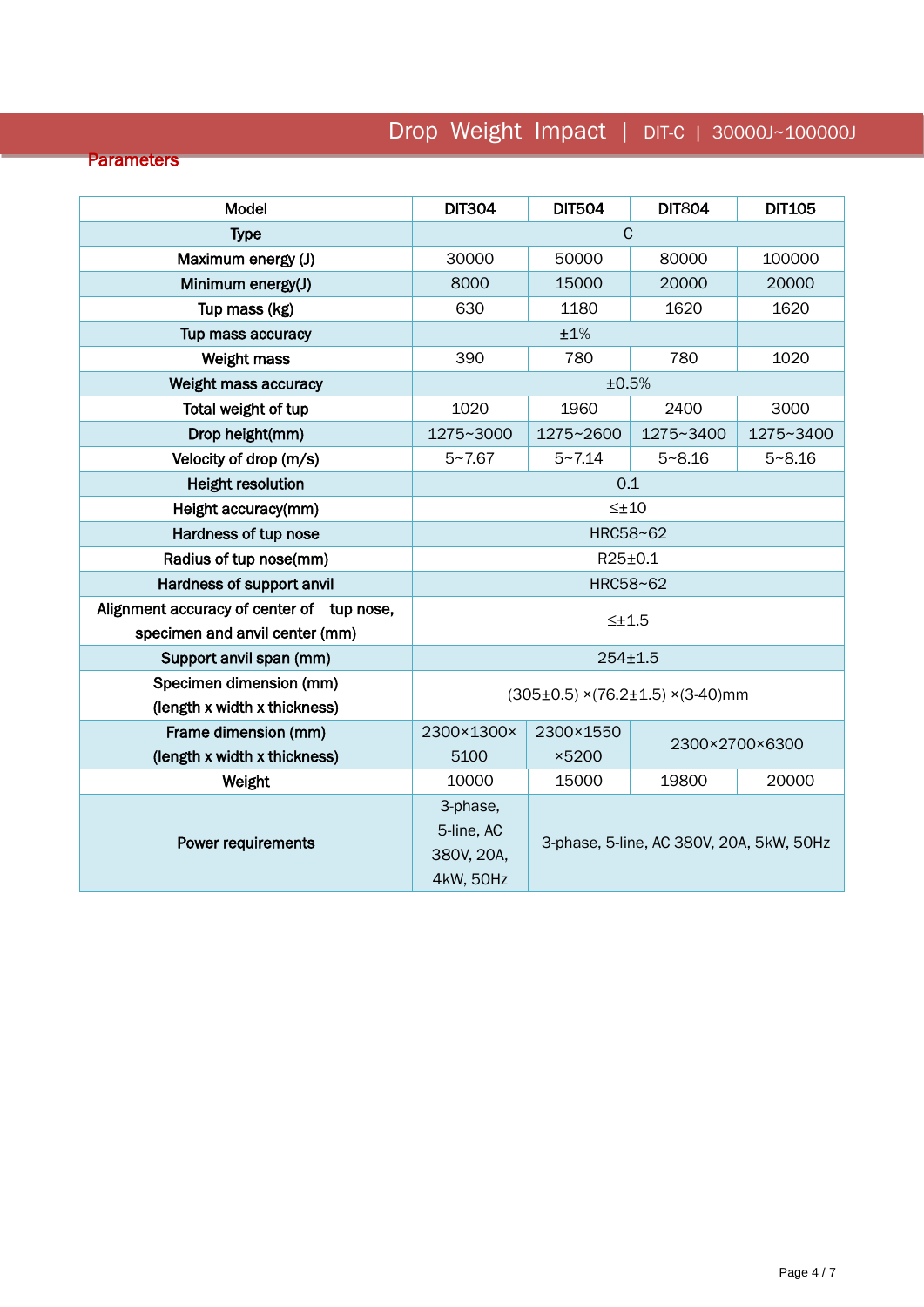

|                | Frame                      | Drop height |  |
|----------------|----------------------------|-------------|--|
| Model          | $(A \times B \times C)$ mm | H/mm)       |  |
| <b>DIT304C</b> | 1900×1300×5100             | 3000        |  |
| DIT504C        | 2300×1550×5200             | 2600        |  |
| <b>DIT804C</b> | 3000×2700×6300             | 3400        |  |
| <b>DIT105C</b> | 3000×2700×6300             | 3400        |  |

## Standard accessories

| Description                            | Quantity                      |  |
|----------------------------------------|-------------------------------|--|
| Main frame                             | 1 set                         |  |
| Control system                         | 1 set                         |  |
| Touch screen                           | 1 set                         |  |
| <b>Striker</b>                         | 1 set                         |  |
| Tup                                    | 2 sets (one is for space use) |  |
| Weights                                | 1 set                         |  |
| Striker lifting device                 | 1 set                         |  |
| Striker release/clamp device           | 1 set                         |  |
| <b>Guard screen</b>                    | 1 set                         |  |
| Specimen semi-automatic feeding device | 1 set                         |  |
| Anvil                                  | 1 set                         |  |
| Foundation bolt                        | 4 sets                        |  |
| Inner hexagon spanner                  | 1 set                         |  |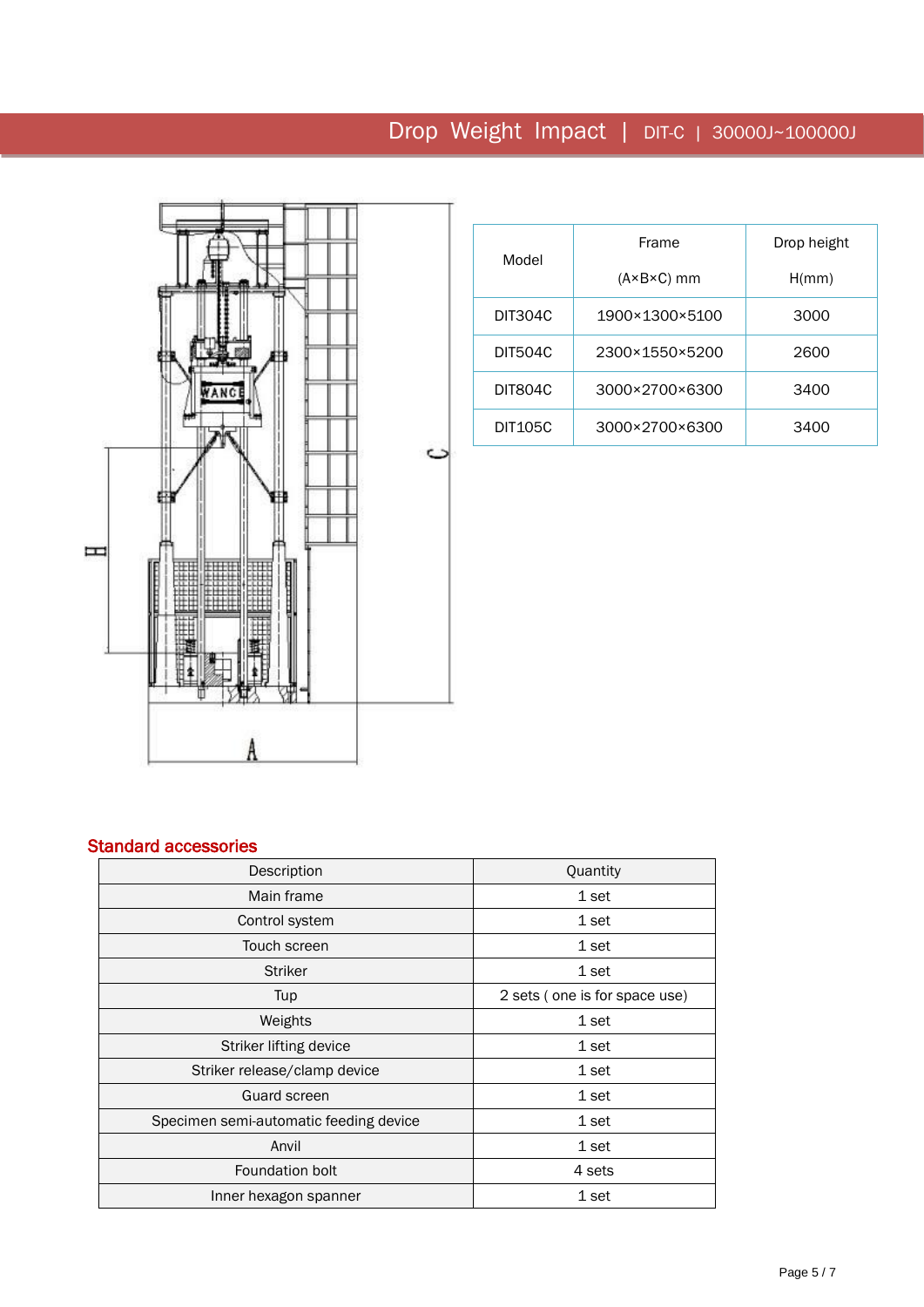## Optional accessory:

## 1. Fully automatic specimen feeding system

This system can do all the jobs, sending the samples to cold temperature chamber, fetching the samples from the cold temperature chamber, sending the samples to the testing supporter, and collect the impacted samples out after the tests, it is fully automatic operation, which can maximally guarantee the safety of operators.

> Fully automatic specimen feeding system

Lower Temperature Chamber

### 2. Low Temperature Chamber

 Sample capacity: 8 pieces (sample rack can place 10 pieces of sample) Model: ZYD2102 Temperature range: ambient ~ -100℃ Temperature accuracy: 1℃ Sample size: 305mm x 75mm x 40mm Chamber space (Length x Width x deep): 690mm ×380mm ×198mm Cooling method: liquid nitrogen Cooling medium: absolute ethyl alcohol (purity≥99.7%) Ethyl alcohol needed: 100L (prepared by the customer) Power supply: VAC220±10%, 50Hz, 1kW Dimension (L x W x H): 1255mm x 1040mm x 705mm Weight: 100kg

### Standard accessories:

- > Main machine: 1 set
- $\triangleright$  Temperature controlling system: 1 set
- $\triangleright$  agitation equipment: 1 set
- $\triangleright$  Sample rack: 4 sets
- $\geq$  160L nitrogen cylinder: 1 set